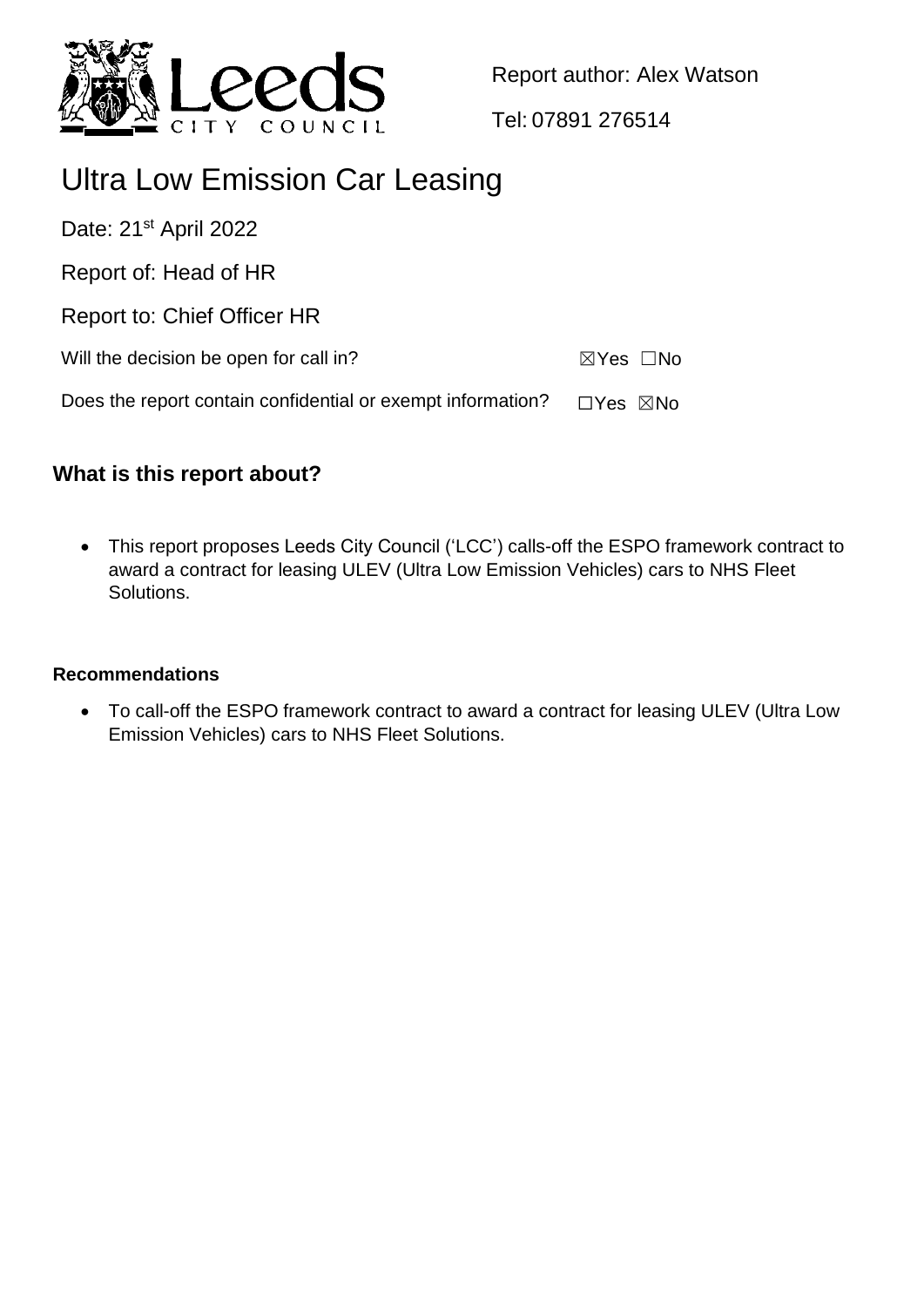#### **Why is the proposal being put forward?**

- 1. As part of LCC's Climate Emergency plans, it is intended to address the impact of our "grey fleet" (i.e. mileage that staff claim back for going about LCC business in their own vehicles).
- 2. To support staff to switch vehicles car leasing is an attractive and affordable option given the relatively higher cost to buy new ULEV cars. As car leasing would operate as a salary sacrifice arrangement this also provides further benefits in terms of the current HMRC tax position regarding company cars which are ULEVs. In turn, salary sacrifice offers savings to LCC as an employer by making savings on employers National Insurance and pension contributions.
- 3. Given the impact of Covid-19, it was necessary to defer setting up a new car leasing scheme in 2020. However, supplier discussions have taken place, suggesting it would be more beneficial to use an external framework set up by a central or regional purchasing organisation. Most of these are set up as Employee Benefits frameworks with limited choice over providers. But the 319 9 (Employee Benefits) framework established by ESPO offers a wider range of six suitable high-volume suppliers, including our previous supplier and other organisations that supply to the NHS and other public sector bodies. Under the terms of this framework LCC can undertake a mini-competition to determine the best provider.
- 4. As result a mini competition exercise was initiated. In 2022 bids were evaluated and it was found that overall best-value was offered by NHS Fleet Solutions.

### **What impact will this proposal have?**

- 5. Through evaluating bids we expect the contract to offer benefits in terms of:
	- Reducing grey fleet mileage with potential c.200 staff annually replacing diesel or petrol vehicles with ULEVs
	- Salary sacrifice savings of around £150k on employment costs with a gross cumulative saving of up to £450k in a 3 year period.

#### **What consultation and engagement has taken place?**

6. This proposal has been shared with the Executive Board Member for Resources and with the Executive Board member for Infrastructure and Climate. The trade unions have also been informed about the proposal to re-offer a car-leasing scheme. Saving to be created by this measure was also agreed by Executive Board and Full Council as part of the 2022/23 budget.

#### **What are the resource implications?**

7. Whilst a gross saving has been identified for this proposal, various administrative overheads need to be considered. This includes HR and BSC resources. Previous experience of car leasing also shows some provision needs to be made for "bad debt" when lease arrangements end prematurely, and money paid to leasing companies needs to be recovered from employees. Based on this it is proposed the BSC manage an account to afford any debt provision and administration costs. This is estimated at c.£25k per annum. However estimated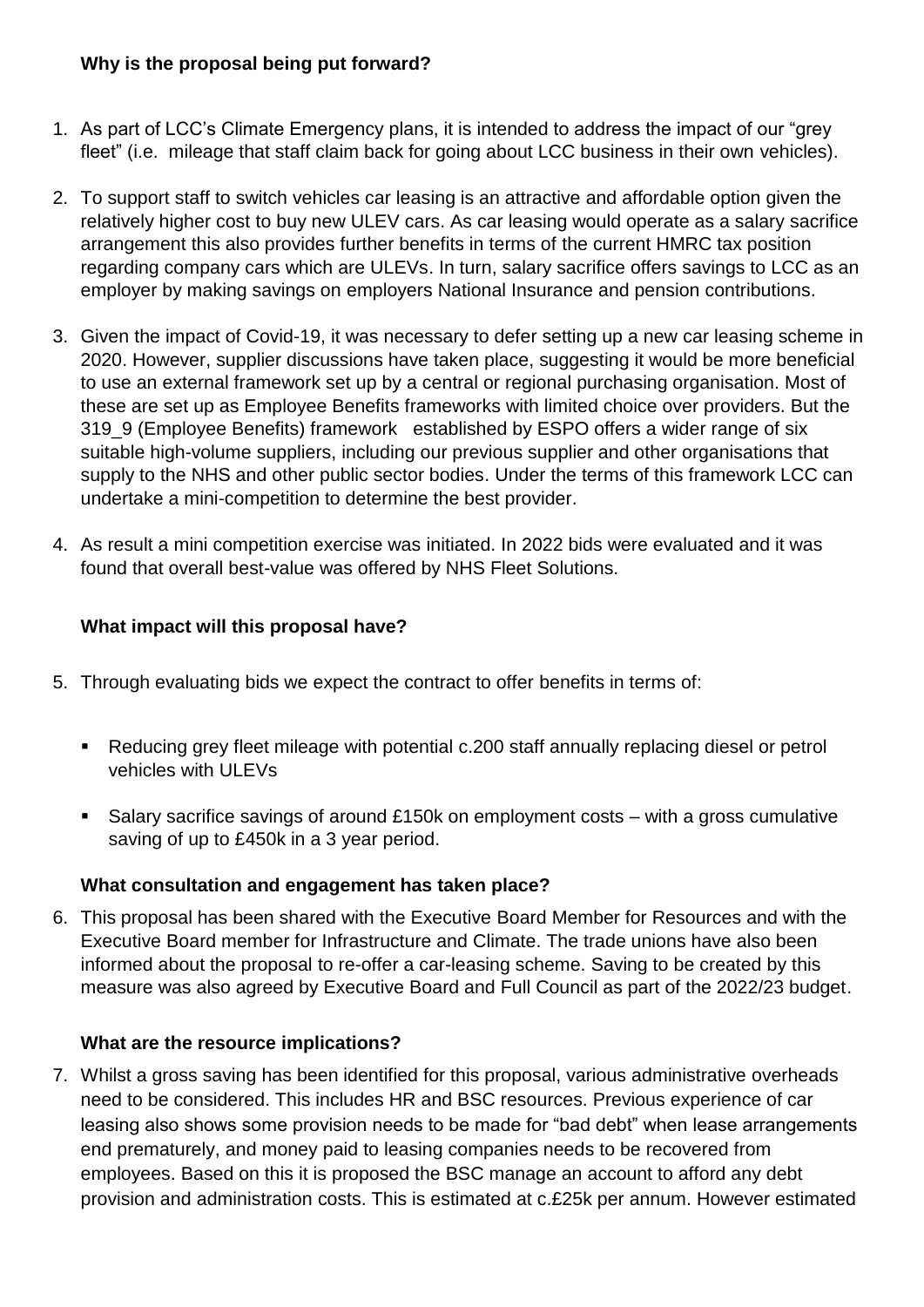salary sacrifice income for an estimated £150k in leases would be give an annual net saving of £125k. This would also be subject to how quickly orders can be fulfilled and cars delivered.

#### **What are the legal implications?**

- 8. Procurement Legal (Procurement and Commercial Services) have advised that this framework has been reviewed and approved in terms of how the framework has procured and its call-off terms and conditions. The further competition has been conducted in accordance with the ESPO guidance and LCC's Contract Procedure Rules.
- 9. Having assessed the ESPO Pricing Schedules for suppliers under Lot 6, the car leasing scheme is offered a zero cost to the Council in terms of implementation and services delivered under the scheme.

#### **What are the key risks and how are they being managed?**

- 10.Not having an arrangement in place to offer ULEV car leasing risks slippage with Climate Emergency targets. However, capacity issues will need to be managed going forward in terms of the administration of the car leasing scheme. This will be further explored and as part of the contract implementation. Likewise we need to appreciate the car supply market currently means long order timescales and that savings may not immediately accrue.
- 11.To address this we will work closely with the supplier to promote and market the scheme. This will include some important "myth-busting" about hybrid and electric vehicles and helping staff to appreciate the savings that can be made from using these vehicles in terms of their running costs and the tax advantages. Where possible we will work with staff who are essential car users, undertaking jobs that require using a car to be performed effectively. Helping and encouraging these staff to use the scheme will make the biggest difference over the life of the contract.

#### **Does this proposal support the council's 3 Key Pillars?**

☐Inclusive Growth ☐Health and Wellbeing ☒Climate Emergency

12.This proposal directly relevant in terms of supporting the Climate Emergency. It also will generate savings.

#### **Options, timescales and measuring success**

What other options were considered?

- 13.An alternative option was to specify and tender a contract from scratch. Due to the timescales involved in conducting a full procurement procedure this would delay any implementation. Also it is unlikely LCC would be able to achieve volume discounts that a framework contract will offer across a wider customer base.
- 14.Having a car leasing option also does not preclude LCC from considering a wide range of other alternative options to encourage staff to travel less or travel differently for work purposes. It